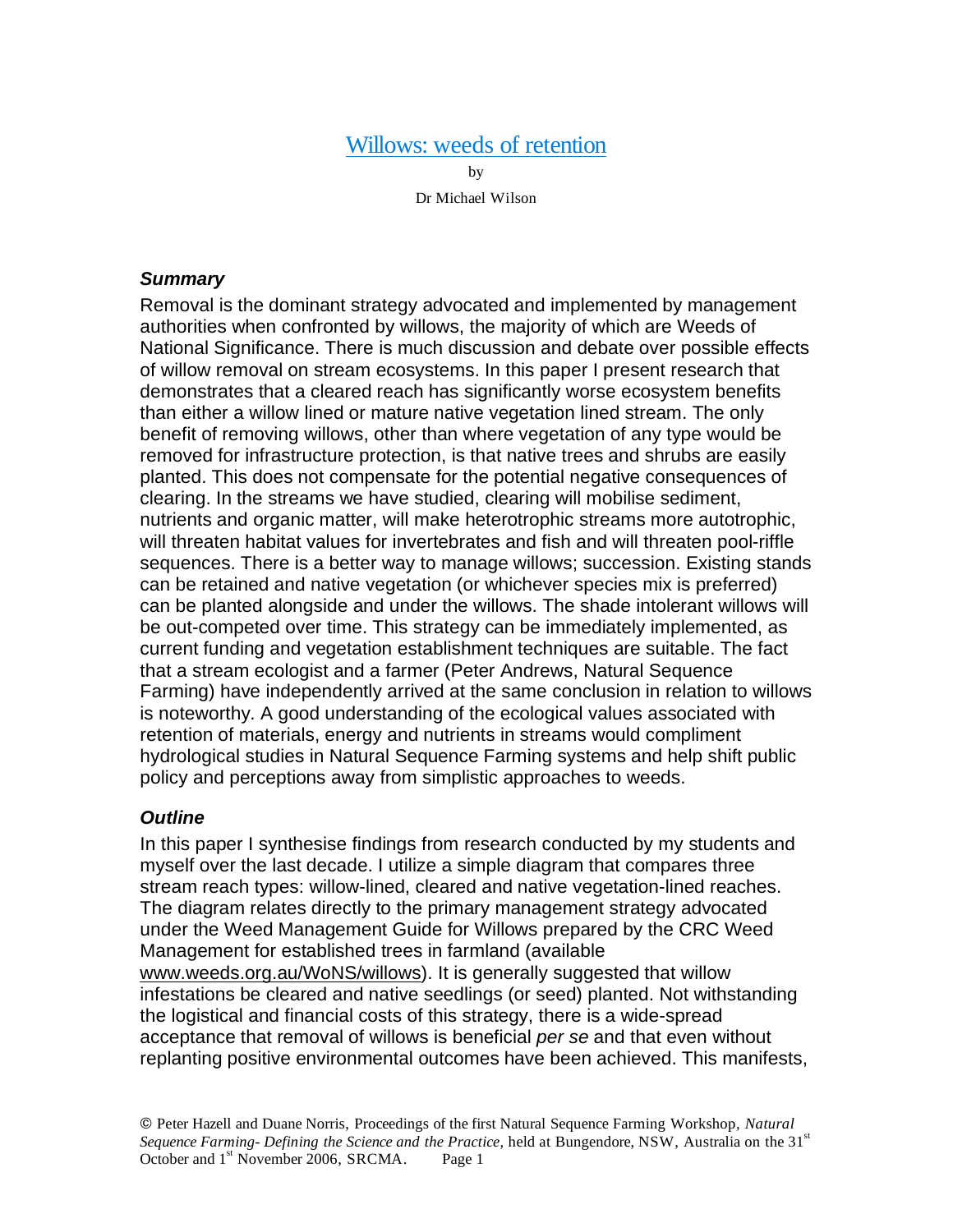for example, when Catchment Management Authority (CMA) funding and key performance indicators are related to "kilometers of willows removed".

Each parameter evaluated during our research has been measured directly within each of the three reach types or has been estimated based on literature and other research. Where the value presented is an estimate based on other people's work a question mark (?) has been used. This does not necessarily imply that the estimated value is unknown, simply that the value was not directly estimated in the context of the particular research being presented. The methods used to evaluate the parameters are often complex and their documentation is beyond the scope of this paper. Much of the research has been documented in detail in theses and publications which are cited in the references. Similarly a literature review is beyond the scope of this paper and readers are directed to Wilson (2001) and Zukowski & Gawne (2006).

### *Sediment and organic matter retention*

Aggradation (storage of sediment and organic matter) appears to be a key feature that distinguishes willow and native-vegetation lined streams (Figures 1 - 3, Wilson 1999, Wilson 2001, Boyer 2003). In central Victorian stream reaches there was an estimated 187t more sediment (Figure 1) and 30t more organic matter (Figure 2) stored per kilometre of stream in willow-lined reaches than those lined by native vegetation that regenerated following the 1850's gold rush. All study reaches have been in a nature reserve for about 100 years and the native vegetation was multi-strata dominated by eucalypts, *Acacia* and *Pomaderris* with a grass, herb and fern groundcover. For reaches cleared of riparian vegetation I have assumed the amount of sediment and organic matter stored would be even lower (Figures 1 and 2) as there would be no vegetation control on material retention. For 'reference' reaches I am again making an assumption as there were no comparable reaches in the Ballarat district that had not been cleared in the gold rush or for forestry or agriculture.

A reference reach was assumed to contain complex native vegetation, a heavy load of large woody debris and a dynamic balance between sediment source from the landscape and stream power. Under these circumstances it was expected that the stream beds would store a substantial amount of sediment and organic matter. Evidence for this assumption comes from observations made by geologists and others in the gold rush (discussed in detail in Wilson 2001). For example Howitt (1857) wrote that in Sailors, Wombat and Spring creeks

"The old ground has been worked so often that vast quantities of sludge have accumulated in many places; and when sometime back a flood carried away much of the sludge and tailings, and opened new courses, the miners took advantage of the changes thus effected and worked the lower stratum, which was found to contain a great deal of gold".

I studied these exact same reaches and 150 years after Howitt made the above observations, all channels except those lined by willows are bedrock and boulder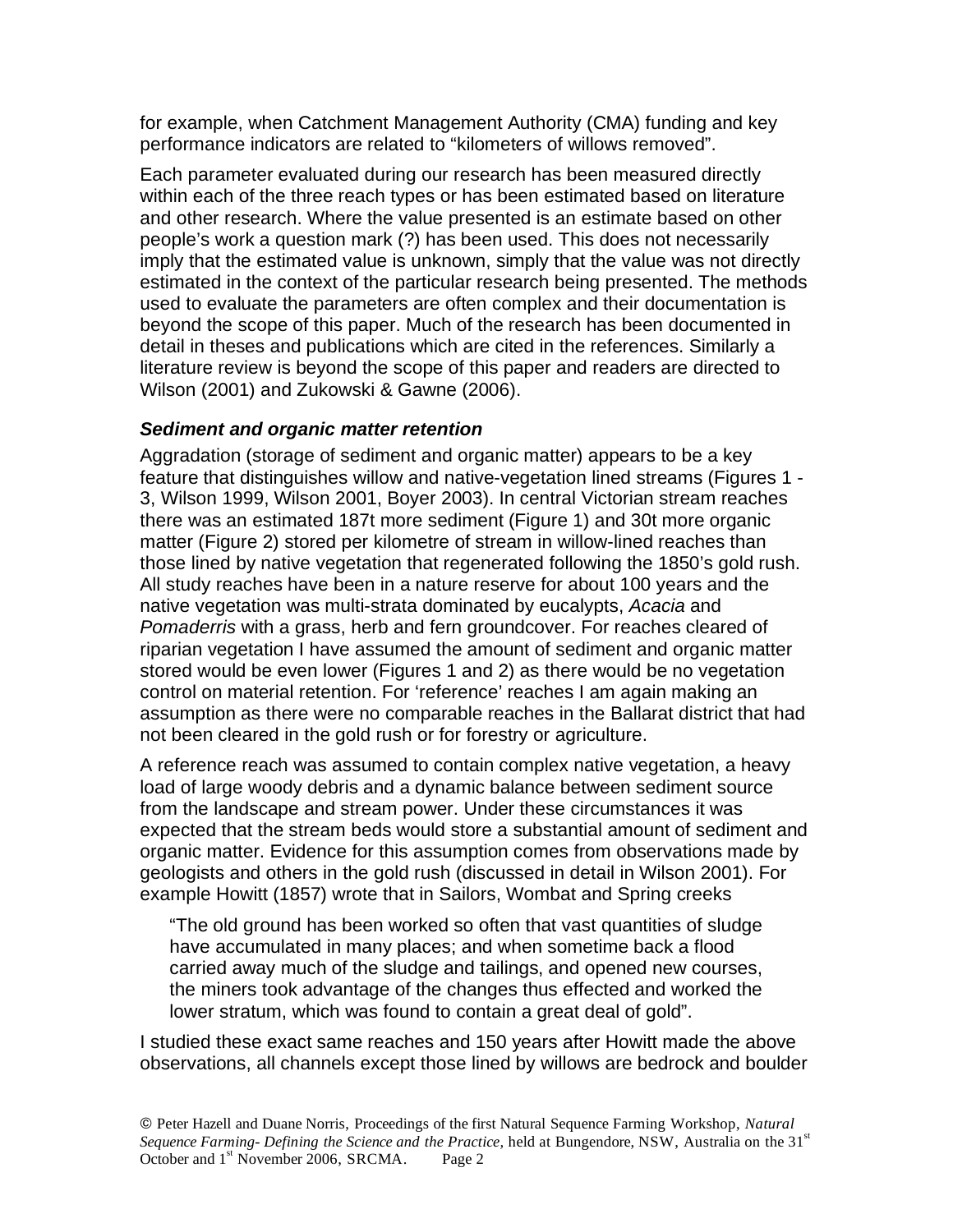dominated (Figures 3a and b). In the non-willow reaches there was an average of only 5cm of finer sediment and organic matter overlying the bedrock. Gold fossickers still visit these creeks and are able to pan these small accumulations very quickly and there is no possibility of floods revealing a 'lower stratum' as described by Howitt (1857). So I contend that the reaches that now appear as in Figure 3b were so deep with in-fill sediment that they were worked by miners in two separate phases. The stone walls built up by the miners to affect this work are still visible above the current bed level in native-lined streams, but are below the bed level in willow lined reaches. They would have been constructed below the pre-gold rush sediment levels to hold back bank sediments during works. (Interestingly, I believe Heritage Victoria recently suspended willow removal work in Spring Cr due to destruction of these gold rush stone walls).



Figure 1. Sediment storage per km of stream length estimated for willow-lined, native vegetation-lined, cleared and reference streams in the Ballarat district, central Victoria. Adapted from Wilson (1999)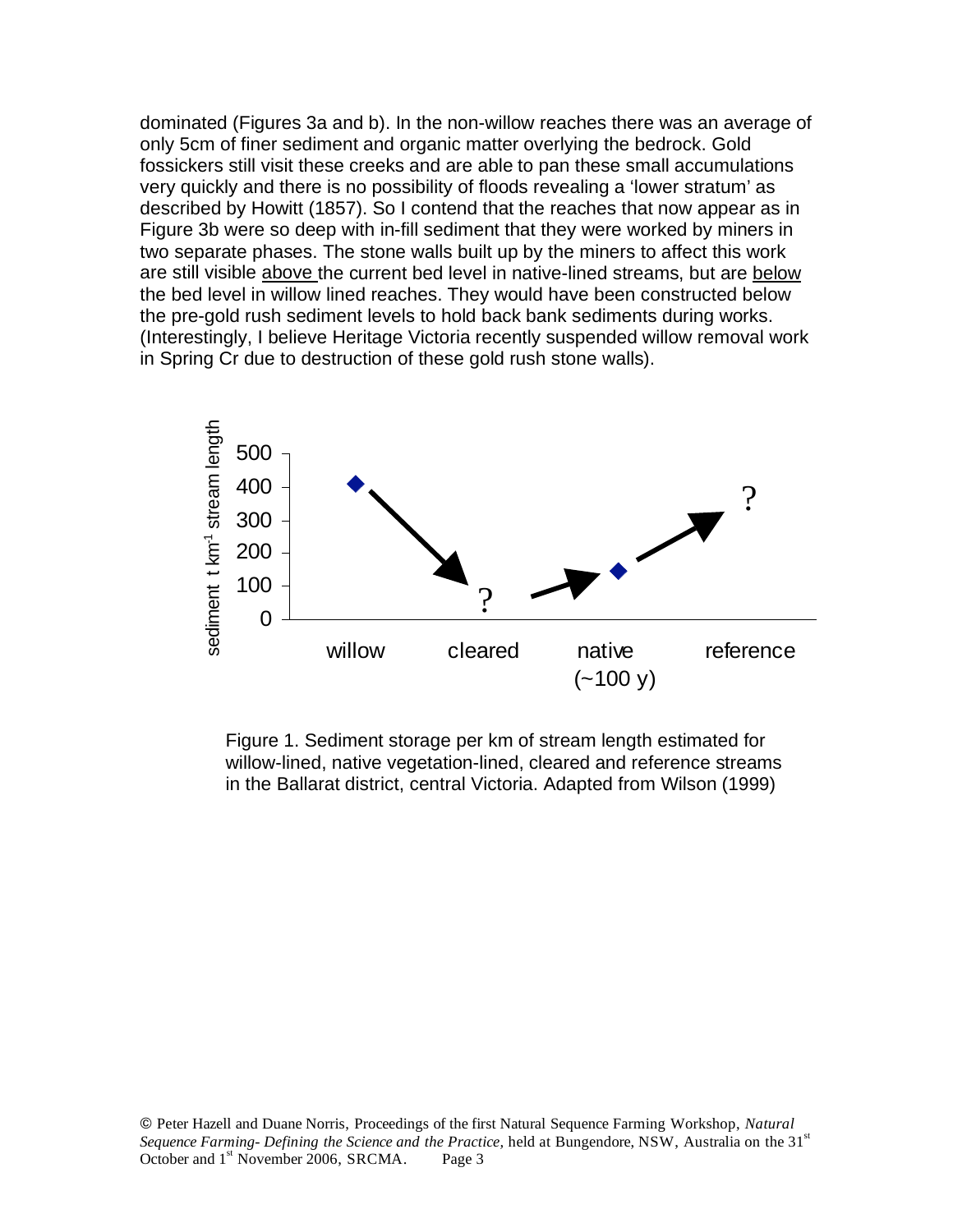

Figure 2. Organic matter (OM) storage per km of stream length estimated for willow-lined, native vegetation-lined, cleared and reference streams in the Ballarat district, central Victoria. Adapted from Wilson (1999)





Figure 3. Willow-lined (a) and native vegetation-lined (b) reaches in adjacent catchments with nearly identical gold rush(1850's) disturbance history, geology and current catchment land-use. Both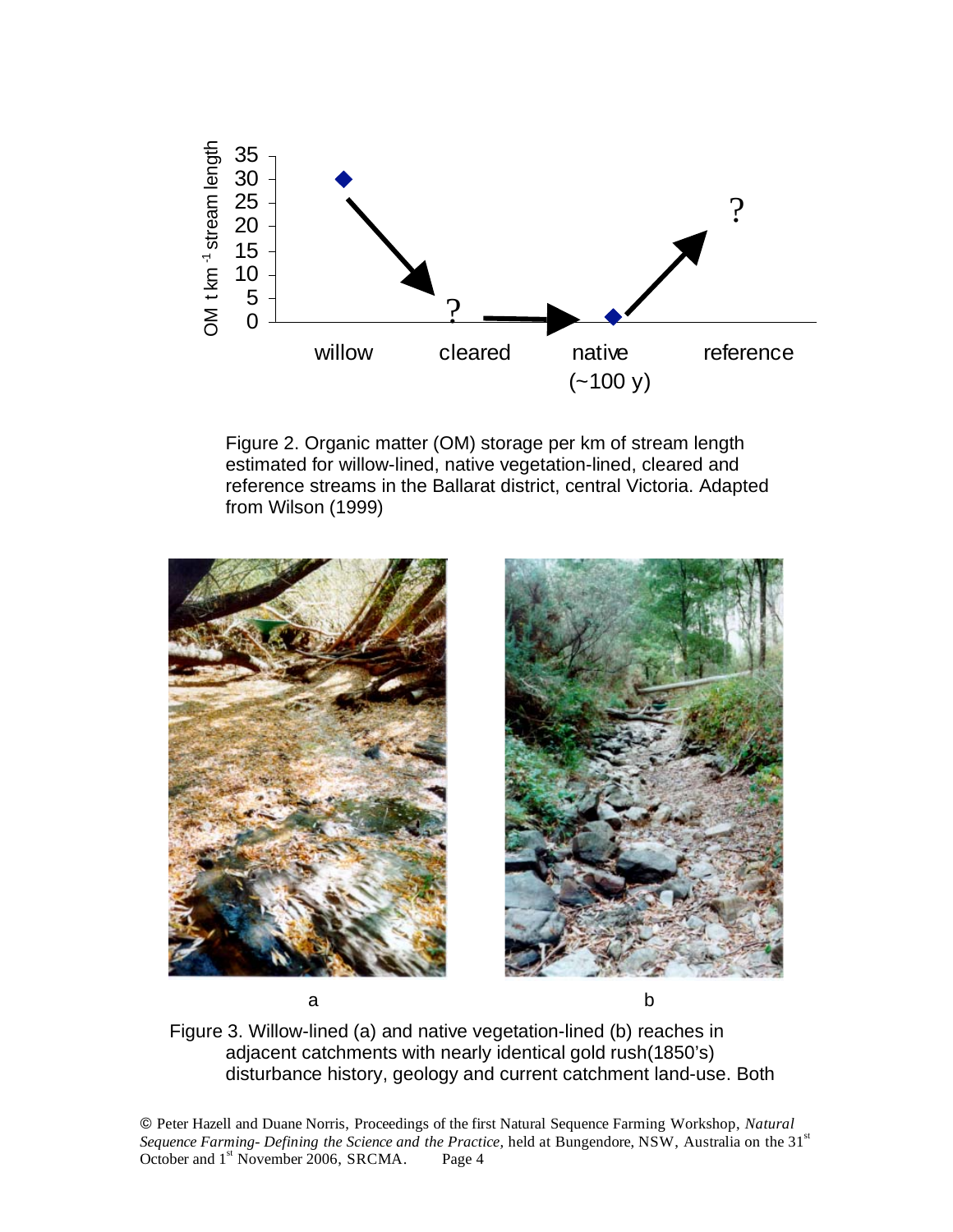reaches are in the same nature-reserve (Wilson 2001). a) Willow channel infill with surface stream channel now 'perched' on 40 cm of aggraded sediment stabilized by willow roots b) Incised and bedrock-boulder dominated native vegetation-lined channel.

I conclude that willow-mediated aggradation in these channels is converting them from incised channels (Figure 3b) to in-fill channels (Figure 3a) that are more characteristic of pre-European conditions. This conversion has occurred in 40 years (the time since local willow colonisation) and there is no evidence that after 100 years native vegetation protected in a nature reserve can achieve the same conversion. I am not suggesting that willows be planted in nature reserves to achieve this aim, I am simply stating that if eucalypt-*Acacia* dominated native vegetation lacks transformative power in a nature reserve then in urban and agricultural landscapes it alone will not mediate conversion of incised channels to in-fill channels.

Willow removal, even if followed by planting of tube-stock eucalypts and *Acacia*s has the potential to release hundreds of tons of sediment and tens of tons of organic matter per kilometre as the material trapped by willow roots is released as they breakdown. If the sediments, organic matter (and the nutrients such as phosphorus contained with in them) can cause harm to downstream ecosystems then their capture by willows is beneficial. If the sediments that are captured are restoring channel morphology to something akin to reference condition then this is beneficial. If the sediments are sourced from 'leaky' agricultural and urban catchments, then their capture and long-term stabilisation where they are needed (in-filling incised channels for example) is more beneficial than their continued journey downstream to where they might cause harm (for example by contributing to siltation, sand-slugs or reservoir eutrophication).

#### *Litterfall*

Willows and eucalypt-*Acacia* dominated native vegetation contributed the same amount of litter to streams in Central Victoria. The values are in the range documented for upland streams flowing through native vegetation in southeastern Australia (see Wilson 2001 for references). The timing of litterfall is very seasonal in both vegetation types. Native vegetation exhibited a strong seasonal pattern with 50% of litter falling in summer. Willow riparian vegetation was less dominated by a single season with 40% of annual litterfall in both summer and autumn (Table 1). Depending on season a greater or lesser amount of willow leaves will fall in summer as drought can cause willow leaf drop. The key point is that both native vegetation and willows yield a pulse of litter through summer and autumn.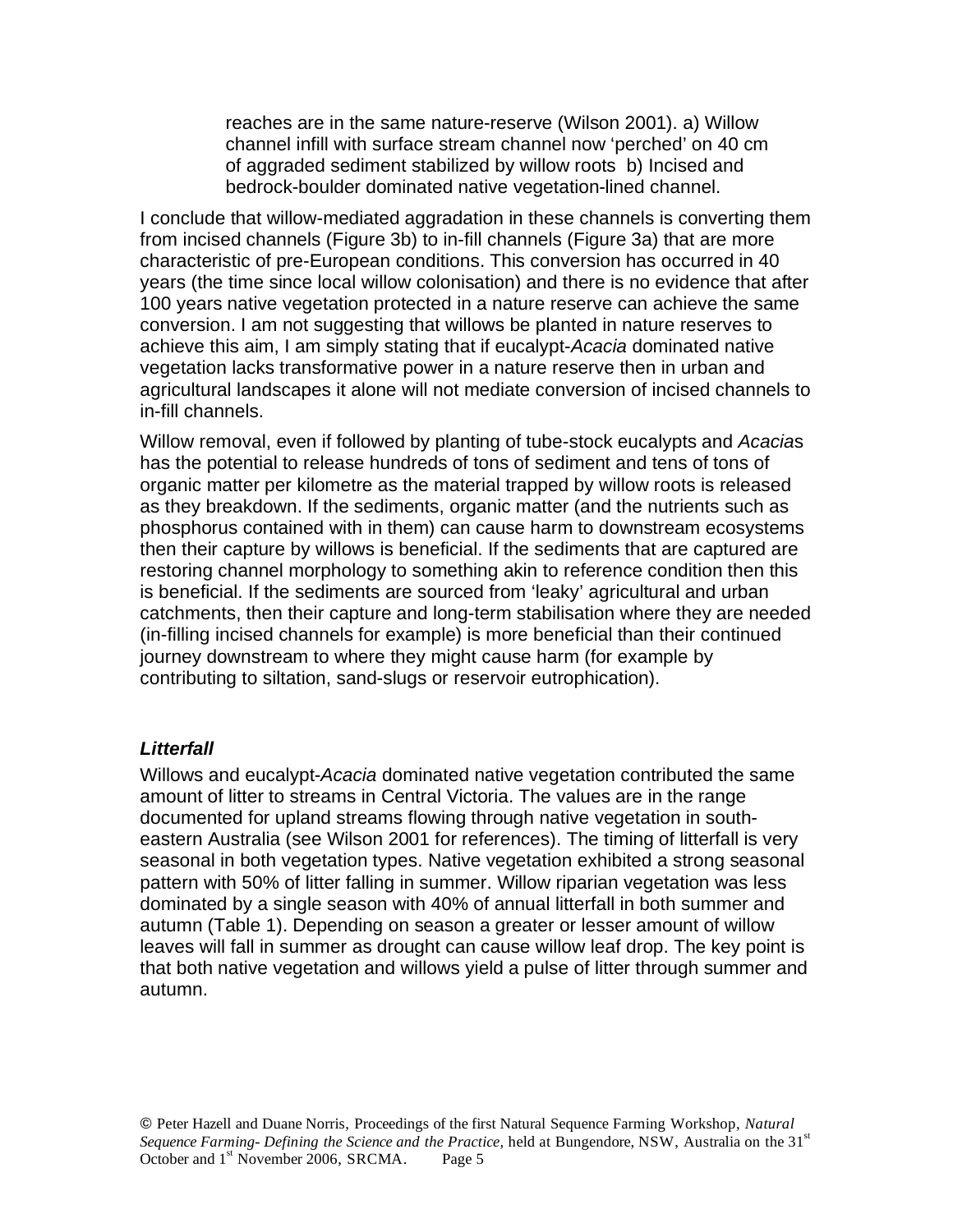

Figure 5. Annual total litterfall, excluding large woody debris (diameter >10cm) for willow-lined, native vegetation-lined and cleared streams in the Ballarat district, central Victoria. Adapted from Wilson (2001), mean  $\pm$  SE.

It is often argued that native vegetation supplies a sustained supply of litter throughout the year whereas willows drop all their litter in autumn. This seems logical as there are leaves present throughout the year in the evergreen native forests. However, empirical data shows a much more complex pattern (Table 1). There was a four-fold difference between the seasons of maximum and minimum litterfall in native vegetation, and an eight-fold difference in willows. In native vegetation, autumn, winter and spring each contributed 20% or less of the total. In willows two seasons contributed about 40% each, one season 20% and one 5%. So it is not reasonable to say that willows drop all their litter in autumn, rather they supply a sustained amount of litter over summer and autumn, the same amount of litter as native vegetation in spring and half the amount in winter.

The annual weight of leaves, twigs, bark and flowers was very similar at the willow and native sites. Leaves constituted 41-58% of the dry weight of litter at all sites, but were least important at all but one site (10-21%). The exception was at a site with a dense Tea-tree and Bottlebrush understorey where leaves constituted 46% of the winter litter. Twigs dominated winter litter at all other sites and were the next largest component of annual totals (16-25%). Bark, flowers, capsules and leaf scales constituted between 1-19% of annual totals, with flowers and leaf-scales sometimes quite important in spring (particularly spring catkin fall from a member of the *Salix cinerea* complex).

The story of litterfall in willow stands is far more complex than that portrayed by typical weed fact sheets and willow management plans. An analysis of litterfall literature in Australia shows that the seasonal pattern at willow sites was similar to that observed in an Australian cool temperate *Nothofagus* forest (Turnbull and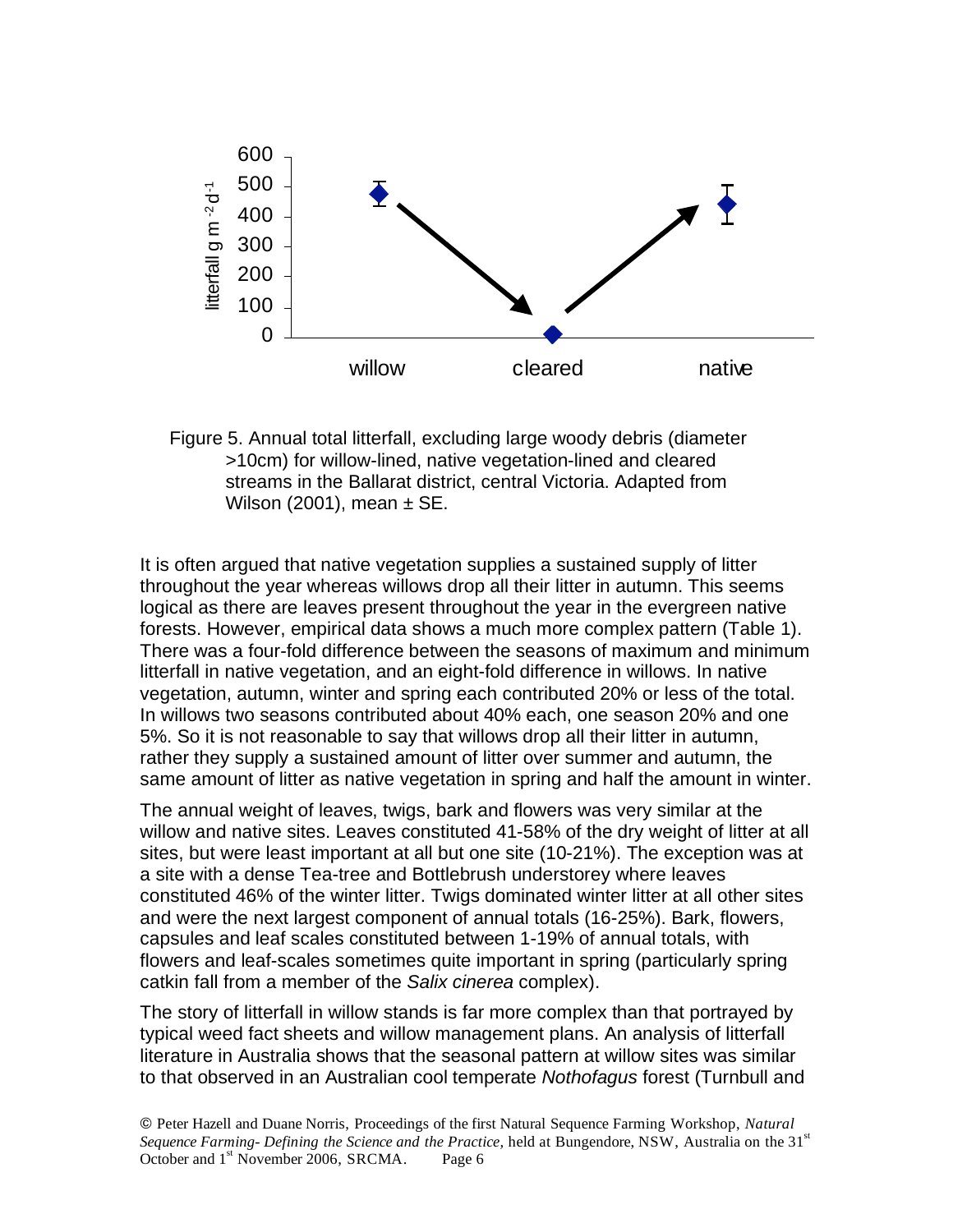Madden 1983) and wet sclerophyll forests (Ashton 1975). The willow and native sites had similar proportions of non-leaf litter (42-59% of the annual total at all sites, Wilson, 2001), which is a recognised characteristic of Australasian warm temperate forests (Bray and Gorham 1964, Campbell *et al.* 1992). As expected there were strong contrasts in the litterfall pattern in native vegetation with understoreys dominated by tea-tree-bottlebrush compared to *Acacia*-*Pomaderris*. In winter these contrasts were far greater than the contrast between willows and natives.

|                | Daily litterfall (% annual total) |        |        |        |
|----------------|-----------------------------------|--------|--------|--------|
|                | Spring                            | Summer | Autumn | Winter |
| Mean<br>native | 20                                | 51     | 16     | 12     |
| Mean<br>willow | 19                                | 37     | 41     | 5      |

Table 1. Seasonal pattern of litter fall as percentage of total litter falling in each season for five stream reaches characterized by native (n=3) or willow (n=2) riparian vegetation communities in the Ballarat district, central Victoria. Adapted from Wilson (2001).

Why is litter important? The main reason is an energetic one – the majority of the energy driving aquatic ecosystems in shaded streams comes from litter. So everything from the microbes, the invertebrates, the fish and the platypus are ultimately dependent on the litter. In the next section I look at some work we have done on stream energetics.

# *Community Metabolism*

There are many parameters that can be used to describe the energetics of a stream but I chose community metabolism which is a single over-arching measure of the total photosynthetic and total respiratory activity of every living organism in the study reach. The ratio of photosynthesis to respiration is called the P/R ratio. When this ratio is above one (>1) it tells you that the stream is producing more organic matter from photosynthesis than it is using up in respiration i.e. it is a 'producer' (or autotrophic) stream. A ratio less than one (<1) tells you that the stream is using up more energy in respiration than it is producing in photosynthesis i.e. it is a 'consumer' (or heterotrophic) stream. A consumer stream gets the extra energy required from litterfall and other external sources (e.g. organic matter in run-off and soil water flowing into the stream) though these are typically small in relation to litterfall.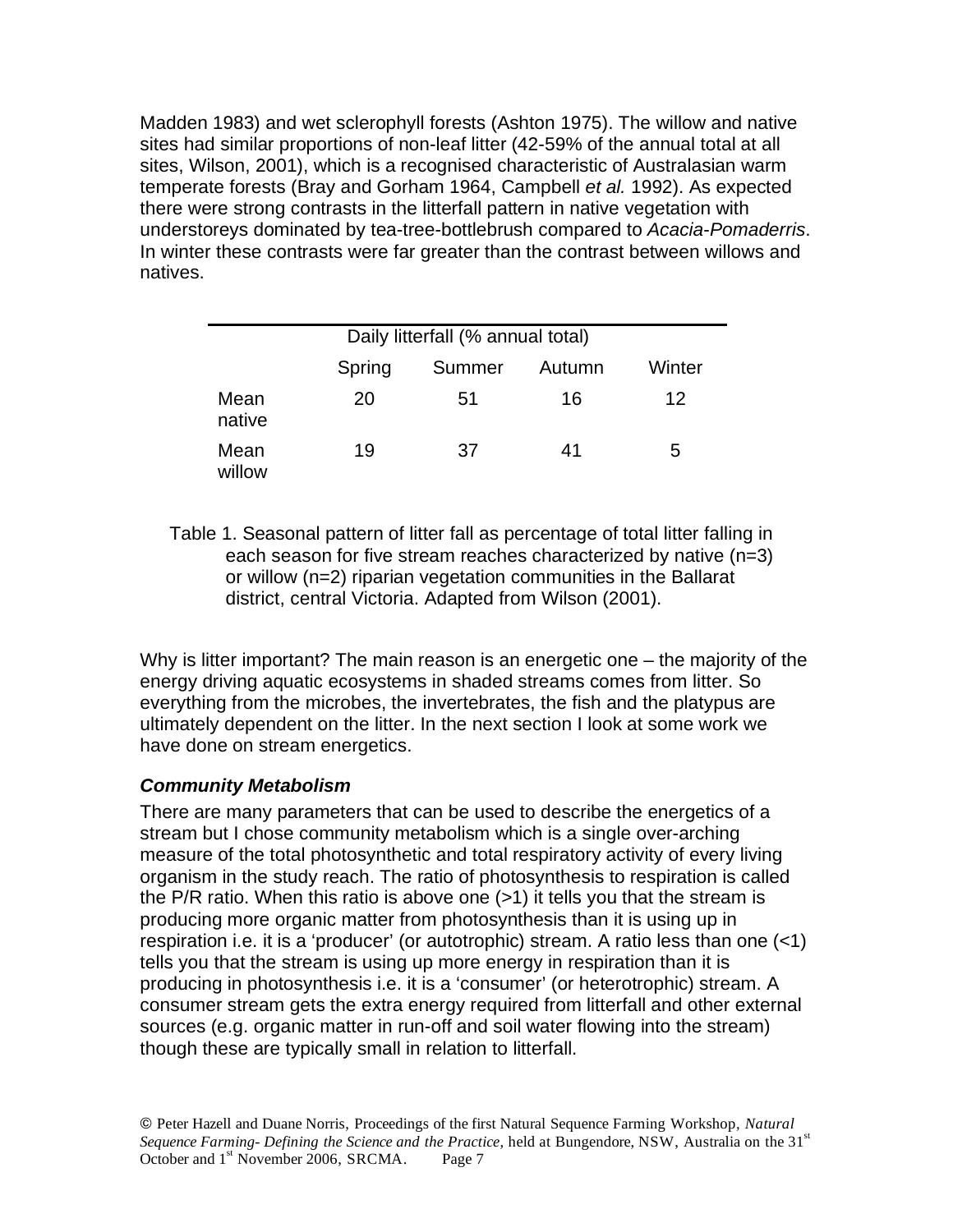Our results are consistent with common sense. A willow canopy and a native canopy both shade the stream and this limits photosynthesis, resulting in 'consumer' reaches under both canopies. In Figure 6 this is indicated by P/R ratios of 0.2 in both these types. As shown earlier the willow and native canopies deliver a similar annual total of litter to the stream and both heavily shade the stream in the seasons of maximum productivity so the overall energetics are very similar. Heavily shaded, heterotrophic streams would have been the norm for the study streams prior to catchment clearing for gold, forestry and agriculture.



### Figure 6. Photosynthesis to respiration ratio (P/R) for willow-lined, native vegetation-lined and cleared streams in the Ballarat district, central Victoria. Adapted from Major (2001) and Wilson (2001).

Reaches with no canopy are radically different. There was enough light reaching the stream to increase photosynthesis 10-fold. The consequence for overall stream energetics was that open reaches had P/R ratios of 0.6. The reaches with a canopy were strongly heterotrophic but those without a canopy become weakly heterotrophic. Clearing of a canopy regardless of whether it is willow or native results in a fundamental shift in energetics towards autotrophy. This is commonly seen with large strands of filamentous green algae in cleared reaches. Flow-on effects of this energetic shift would be expected through the whole ecosystem but have not been studied in relation to willow clearing. However, we have done some work on macroinvertebrates and fish habitat that are reported in the next section.

#### *Invertebrates and Fish*

Chandramali Jayawardana completed her PhD studies last year where she looked at macroinvertebrates in willow, *Phragmites*, tea-tree/bottlebrush and bare bank habitats (in a fully replicated spatial design across all seasons where all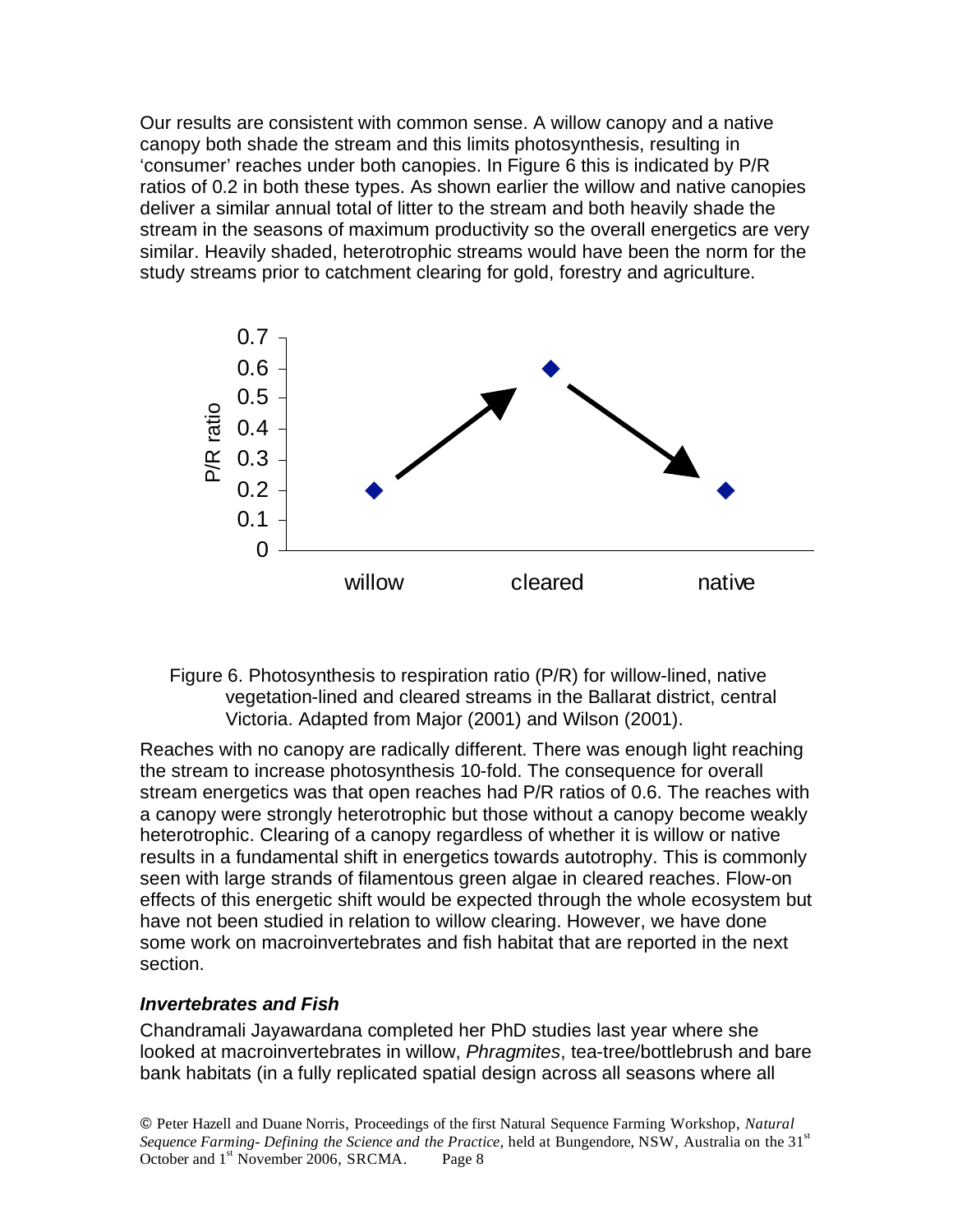habitats were present in each site, sites were nested within rivers and rivers were replicated). She has published a couple of papers comparing willows, *Phragmites*  and bare banks (Jayawardana et al 2006a, 2006b), but her overall conclusions come from her thesis. She showed that the willow and *Phragmites* habitats had similar macroinvertebrate assemblages and were richer than the bare bank and tea-tree/bottlebrush habitats. During winter high flows the differences between the two rich habitats and the two poor habitats were even greater, suggesting that the complex root mats of willows and the dense stands of *Phragmites* were important habitats for macroinvertebrates under high flows.

Minal Khan (2004) completed a PhD in 2004, investigating fish communities in streams of the Ballarat district. She focused on River Blackfish (*Gadopsis marmaratus*), a nocturnal ambush predator, which remain the dominate species in Birch Creek – a regionally significant population of this vulnerable species. In various studies Minal found that undercut banks constituted 4-19% of the available habitat, but 60-70% (Khan 2004a and 2004b) of Blackfish used these as day time refuges. Virtually all these undercut banks were below willows.

In an effort to better understand these undercut banks Paul Jaskerniac (2003) completed a Third Year major project, describing their form. He showed that they had an overhanging cover of sediment and organic matter reinforced by dense willow roots (Figure 8). There was a willow rootlet fringe that was characteristically pink in spring. But the big surprise was the abundance of deep complex 'tunnels' up to 1.84m deep running perpendicular to the stream bank. The tunnel entrances were up to 20cm in diameter. Platypus are also known to be associated with willows in the Shoalhaven River, NSW (Tom Grant, University of NSW pers com Oct 2006). The complex physical structure of willow lined banks appears to be suitable habitat.



Figure 8. Cross section (a) and plan view (b) of tunnels and overhangs under willows in Birches Cr that are the dominant day-time refuge for River Blackfish. Adapted from Jaskerniac (2003).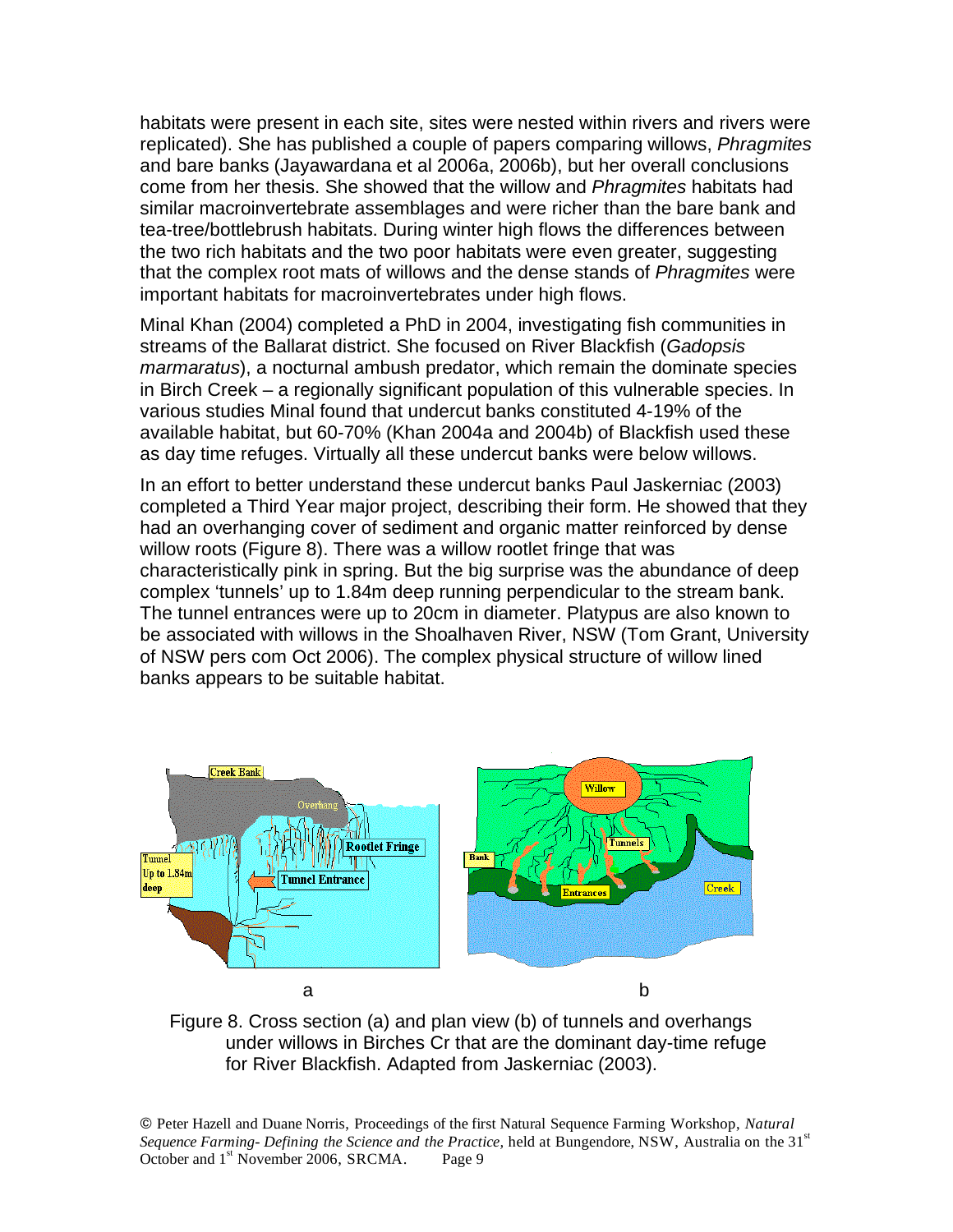Interestingly the literature shows that in low disturbance streams River Blackfish are strongly associated with debris dams and large wood in the stream (ie large woody debris). In agricultural streams, where there was almost no large woody debris, River Blackfish were associated with undercut banks. This suggests that there is some breadth in their habitat requirements and that willow undercuts can be valuable in the absence of large woody debris.

We studied the volume of large woody debris per area of channel under replicate willow-lined and native-lined channels. There was a greater load of large woody debris in native vegetation-lined streams than willow-lined streams (Figure 9). The data were from streams where the willows had been present for about 40 years, with gold rush clearing and channel stripping and then domestic grazing preceding the willows. The native vegetation was about 100 years old having colonised following the gold rush. We would predict that loads at a cleared site would decline to zero, as there would be no new supply of wood. We would expect a site with no gold rush or other clearing to have much higher loads than those found in streams under 100 year old forests; after all 100 years is middleaged for many eucalypts and limb fall and senescence may be more common in older eucalypts. So under 40 y old willows there was a load half that under 100 y old native forests, which we presume was a much smaller load than under centuries-old native forests.



Figure 9. The volume of large woody debris (all pieces of wood with a diameter > 10cm) per square metre of channel in willow-lined and native vegetation-lined streams in the Ballarat district, central Victoria. Also the presumed load for cleared and 'reference' streams (i.e. those undisturbed by post-European catchment or riparian clearing). Adapted from Cameron (2000) and Wilson  $(2001)$ . Mean  $\pm$  standard error.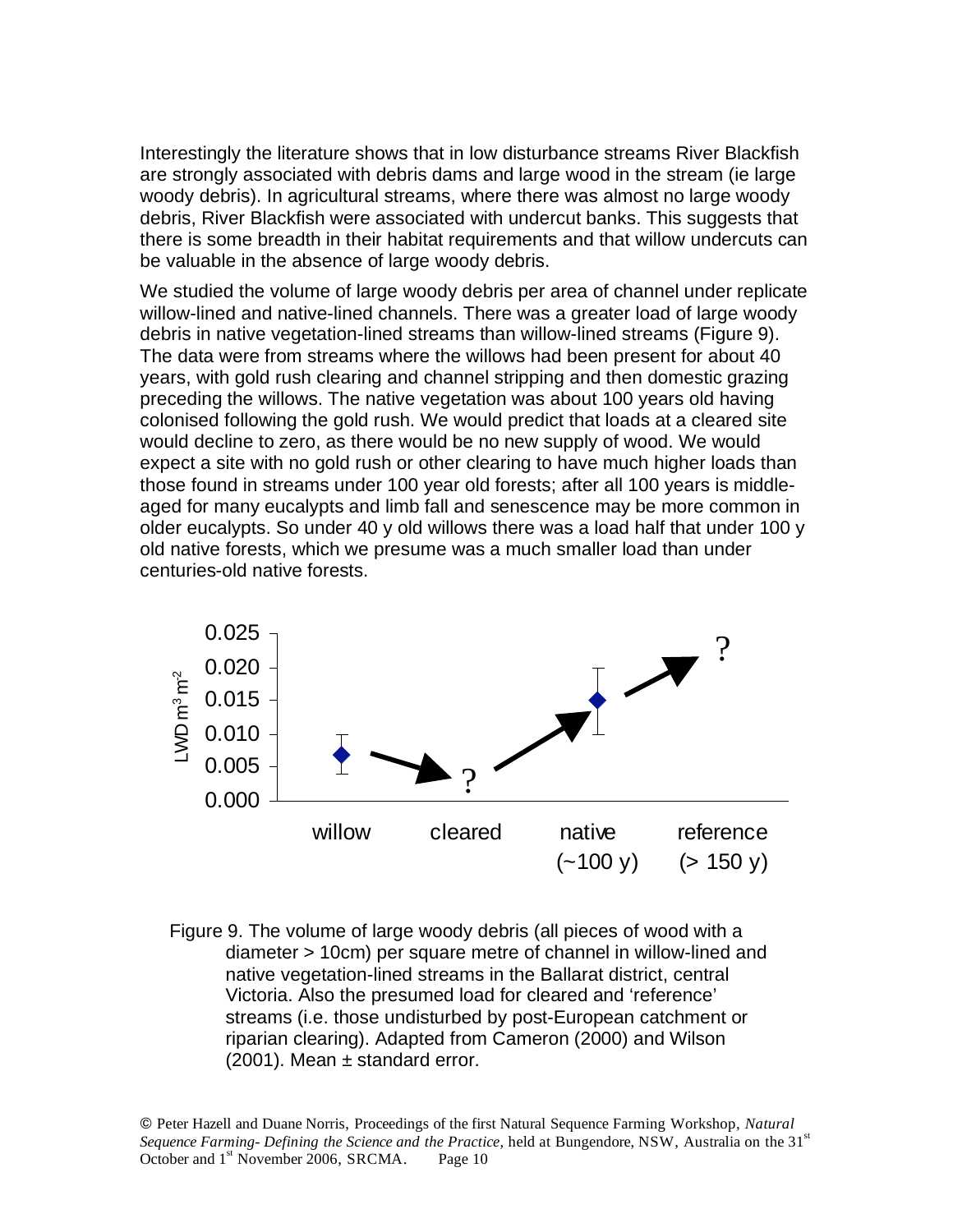## *Pool-Riffle Sequences*

Pool-riffle sequences, like large woody debris and undercut banks, are important habitats for aquatic organisms. The relatively still pools contrast with the turbulent flowing riffles and the alternating pattern of these two habitats is considered a healthy attribute of many upland streams. In 2003, Julie Boyer undertook her honours research on the pool-riffle sequences along the Yarrowee River and Jim Crow Creek in the Ballarat district. She mapped the vegetation types along tens of kilometres of these streams and then mapped the pools, riffles and runs in each reach. By matching the vegetation type to the stream habitat type she could explore their association (e.g Table 2 from the Yarrowee River).

|                                                                   | <b>Vegetation type</b> |     |                  |
|-------------------------------------------------------------------|------------------------|-----|------------------|
|                                                                   | Willow                 |     | Native Grassland |
| % total stream length                                             | 76                     | 20  | 4                |
| % total habitat length<br>associated with each<br>vegetation type |                        |     |                  |
| Pool                                                              | 91                     | 7   | $\mathcal{P}$    |
| <b>Riffle</b>                                                     | 91                     | 6.5 | 2.5              |
| Run                                                               | 60                     | 33  |                  |

Table 2. The associated between pools, riffles and runs associated with three riparian vegetation types; willow, native vegetation (eucalypt-*Acacia* dominated) and grassland (exotic pasture dominated) along the Yarrowee River, Ballarat (Boyer 2003)

The key point is that there was a disproportionately large association between pool-riffle sequences and willows. Native vegetation and grasslands together lined 25% of the stream but were associated with only 10% of the pool-riffle sequences. The association was statistically significant (G-test P<0.001, Boyer 2003). An association between two things does not always mean that one thing caused the other. So Julie undertook a second study to survey the stream bed to see what channel features were associated with the pools (Figure 10). Virtually every pool studied was formed by a debris weir at the downstream end. By laser survey, Julie showed that the weirs rose above the surrounding channel bed height, forming a pool. Excavation and probing of the weirs showed them to be constructed of debris and sediment armoured by willow root maps. A fallen branch or piece of large wood was sometimes a major component of the weir and the root mat and sediment accumulated and cemented the wood in place.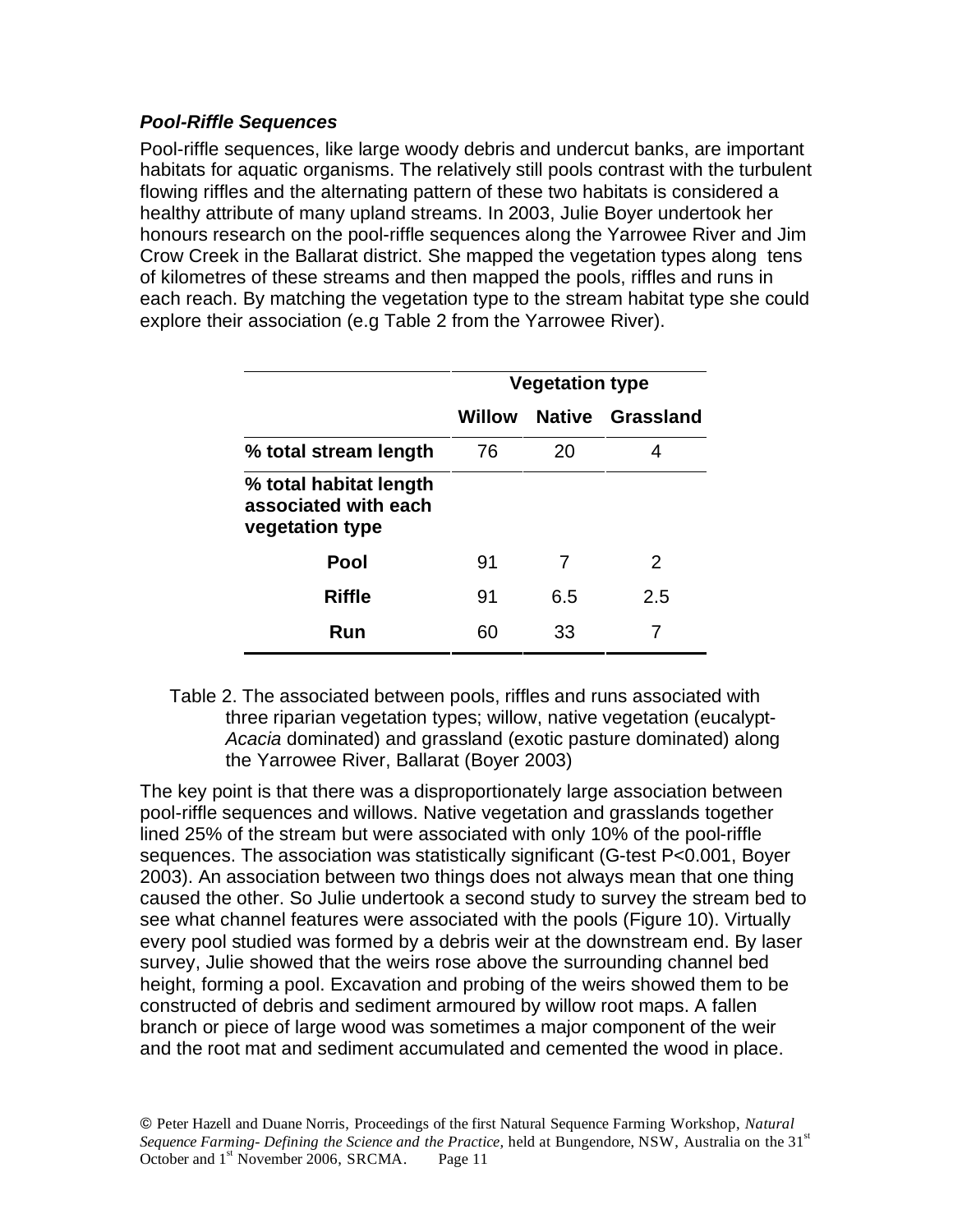The Yarrowee River receives the bulk of Ballarat's storm water (from a population of approximately 80 000) and the hydrological conditions in the channel are extreme. Yet under these conditions, willow-armoured weirs were creating beneficial habitat patches. This is entirely consistent with our other findings on sediment and organic matter retention discussed earlier.

This research is compelling and carefully documented evidence that supports some observations by Peter Andrews (2006). He states that plants are fundamental to repairing the degraded landscapes he is concerned with, even when the plants are considered weeds. He pays particular attention to willows in terms of channel-floodplain restoration. Our research simply places observations of landscape self-repair in a scientific context, and there should be no surprise that these observations match those of a practitioner of landscape repair. The 'leaky weirs' advocated for use in channel-floodplain restoration by Natural Sequence Farming (Andrews 2006) appear to have much in common with the weirs created by willows in the Yarrowee River and Jim Crow Creek. Julie Boyer's research was motivated because pool-riffle sequences are extremely valuable habitat and on that basis alone it is worthwhile. But it becomes even more valuable when it can contribute to ideas focused on restoring the whole of the floodplain complex in agricultural landscapes.



Figure 10. Longitudinal cross section of a 140m reach of the Yarrowee River, Ballarat showing a pool-riffle sequence. The arrows indicate debris weirs,  $R =$  riffle. Note the vertical exaggeration, both axes are in metres (Boyer 2004).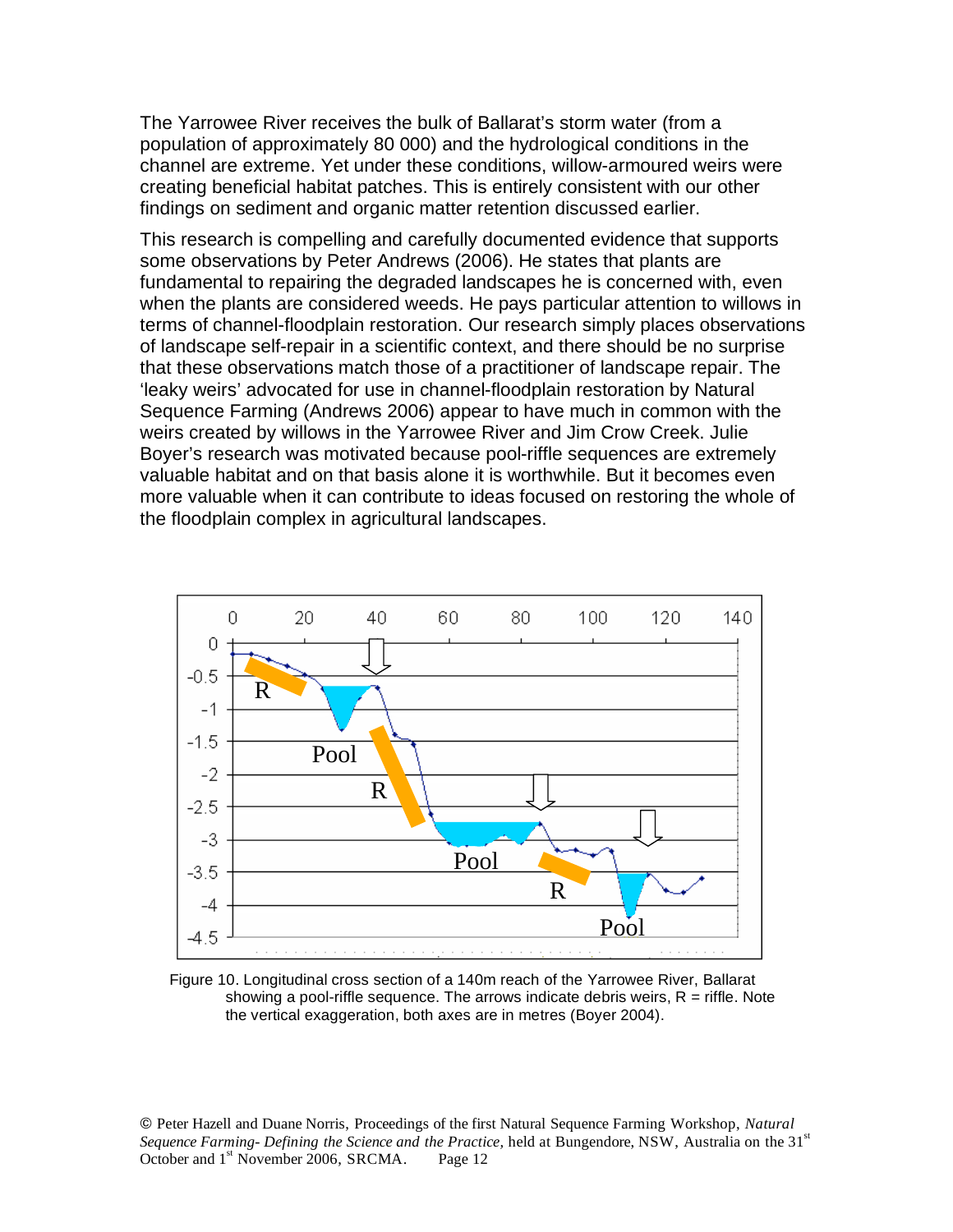### *Conclusions*

Willows are clearly powerful ecosystem engineers. They are not the same as native plants, just as native plants are not the same amongst themselves and conclusive differences can be shown between reaches lined by willows and those lined by native vegetation. However, the fact that they are different is a completely different issue as to whether they cause harm. I believe that the presence of willows along streams in agricultural zones can be shown to be almost universally preferable to cleared streams in those zones. I would also suggest that even relatively low-disturbance eucalypt-*Acacia* dominated riparian vegetation may not have compelling benefits over willows under many circumstances. Willow invasion of pristine, rare or clearly self-repairing native ecosystems can be dealt with through well-accepted bush regeneration techniques.

However, our current willow management strategies advocate clearing willowlined streams. The evidence presented in this paper suggests that would be catastrophic. It is possible that clearing willows makes room for planting of native trees and shrubs, but I can foresee no other immediate or even medium term benefits. In all the streams we have studied, clearing will mobilise sediment, nutrients and organic matter, will make heterotrophic streams more autotrophic, will threatening habitat values for invertebrates and fish and will threaten poolriffle sequences. Native vegetation planted where willows are cleared will take many decades if not hundreds of years to mature, for the canopy to recluse and for significant limb fall to occur.



Figure 11. A diagrammatic representation of succession (the solid arrow) that is demonstrably preferably to willow clearing and revegetation.

Clearly a better way is needed and that is succession (Figure 11). There is no need to clear willows – I contend that it is the absence of complex vegetation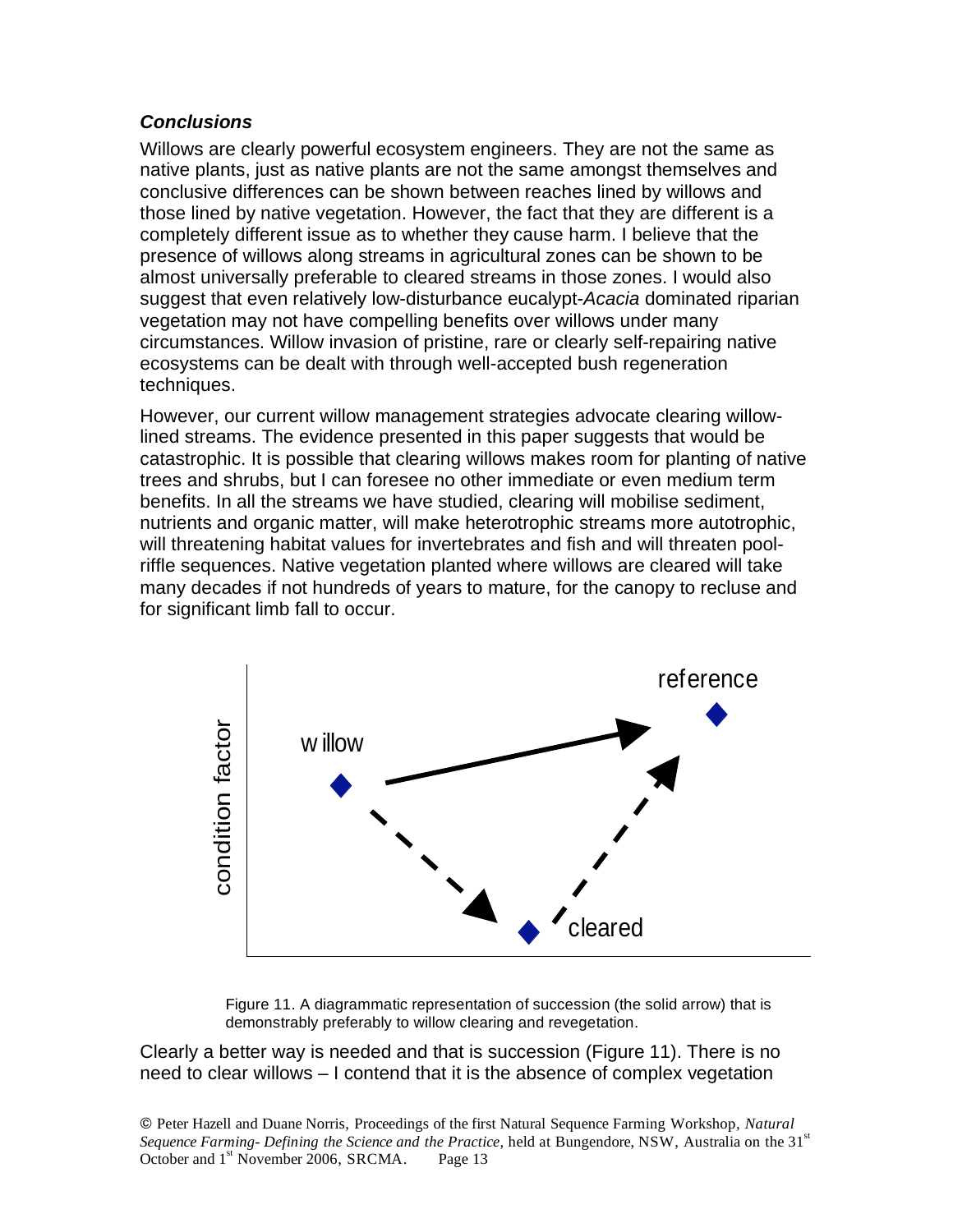across our landscape that is the problem, not the presence of willows. Willows can be left to continue to restore the channel and we can plant a native forest (or whatever species mix is required for production, aesthetic and habitat values) next to and under the willows. Willows are intolerant of shade and will be displaced over time. This is observable already in old stands. It is immediately implemented under current funding arrangements for riparian fencing and restoration.

 Peter Hazell and Duane Norris, Proceedings of the first Natural Sequence Farming Workshop, *Natural*  Sequence Farming- Defining the Science and the Practice, held at Bungendore, NSW, Australia on the 31<sup>st</sup> October and 1<sup>st</sup> November 2006, SRCMA. Page 14<sup>\*</sup>Dr Michael Wilson, Research conducted whilst at the Centre for Environmental Management, University of Ballarat

Current address: Murray-Darling Basin Commission, PO Box 409, Canberra, ACT 2601, **michael.wilson@mdbc.gov.au**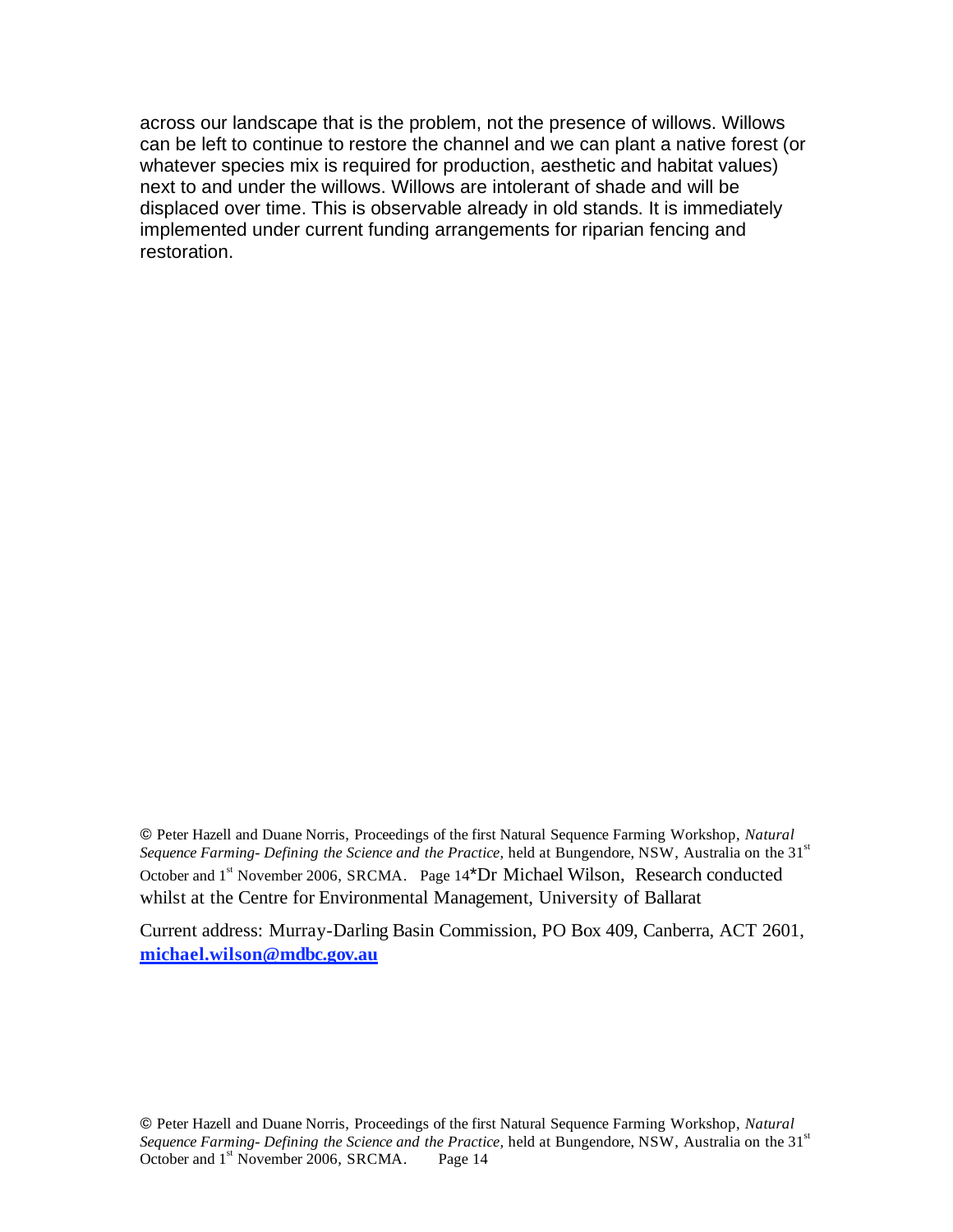#### *References*

Andrews, P. (2006) *Back from the Brink*. ABC Books, Sydney.

- Ashton, D. H. (1975) Studies of litter in *Eucalyptus regnans* forests. *Aust. J. Bot*. **23**, 413-433.
- Boyer, J. (2003) *Willow Influence on Aquatic Habitat in the Yarrowee River, Ballarat.*Unpublished Honours thesis, University of Ballarat, Ballarat.
- Bray, J. R. and Gorham, E. (1964) Litter production in forests of the world. *Adv. Ecol. Res*. **2**, 101-157.

Cameron, H. (2000) *Large Woody Debris in Willow and Native Vegetation Lined Streams.* Unpublished Third Year Project Report, University of Ballarat, Ballarat.

Campbell, I. C., James, K. R., Hart, B. T. and Devereaux, A. (1992) Allochthonous coarse particulate organic matter in forest and pasture reaches of two south-eastern Australian streams. I. Litter accession. *Freshwater Biology* **27**, 341-352.

Howitt, W. (1857) *Land, Labour, and Gold, or Two Years in Victoria.* Publisher unlisted, London.

Jaskerniac, P. (2002) *Structure and Stability of Burrow Network within the Willow (Salix fragilis var fragilis) Root-mat as Habitat Sites for River Blackfish (Gadopsis marmoratus Richardson).* Unpublished Third Year Project Report, University of Ballarat, Ballarat.

Jayawardana, et al (2006a) Macroinvertebrate communities in willow (*Salix* spp.) and reed beds (*Phragmites australis*) in central Victorian streams in Australia. *Marine and Freshwater Research* **57**, 429-439.

Jayawardana, et al (2006b) Macroinvertebrate communities in *Phragmites australis* (Cav.) Trin. ex Steud. reedbeds and open bank habitats in central Victorian streams in Australia. *Hydrobiologia* **568**, 169-185.

Khan, M (2004) Unpublished PhD thesis, University of Ballarat, Ballarat.

Khan, M. T., Khan, T.A. and Wilson, M.E. (2004a) Habitat use and movement of river blackfish (*Gadopsis marmoratus* R.) in a highly modified Victorian stream, Australia. *Ecology of Freshwater Fish* **13**, 1-9.

Khan, M. T., Khan, T.A. and Wilson, M.E. (2004b) Movement and use of added hollows by River Blackfish *Gadopsis marmoratus* R. in an agricultural catchment stream. *Victorian Naturalist* **121(6)**, 244-253.

Major, P. (2001) *Impacts of Riparian Clearing on Community Metabolism within a Victorian Upland Stream*. Unpublished Honours thesis, University of Ballarat, Ballarat.

Turnbull, C. R. A. and Madden, J. L. (1983) Relationship of litterfall to basal area and climatic variables in cool temperate forests of southern Tasmania. *Aust. J. Ecol*. **8**, 425-431.

Wilson, M. E. (2001) *Organic Matter Dynamics in Willow and Eucalypt Lined Central Victorian Streams*. Unpublished PhD thesis, University of Ballarat, Ballarat.